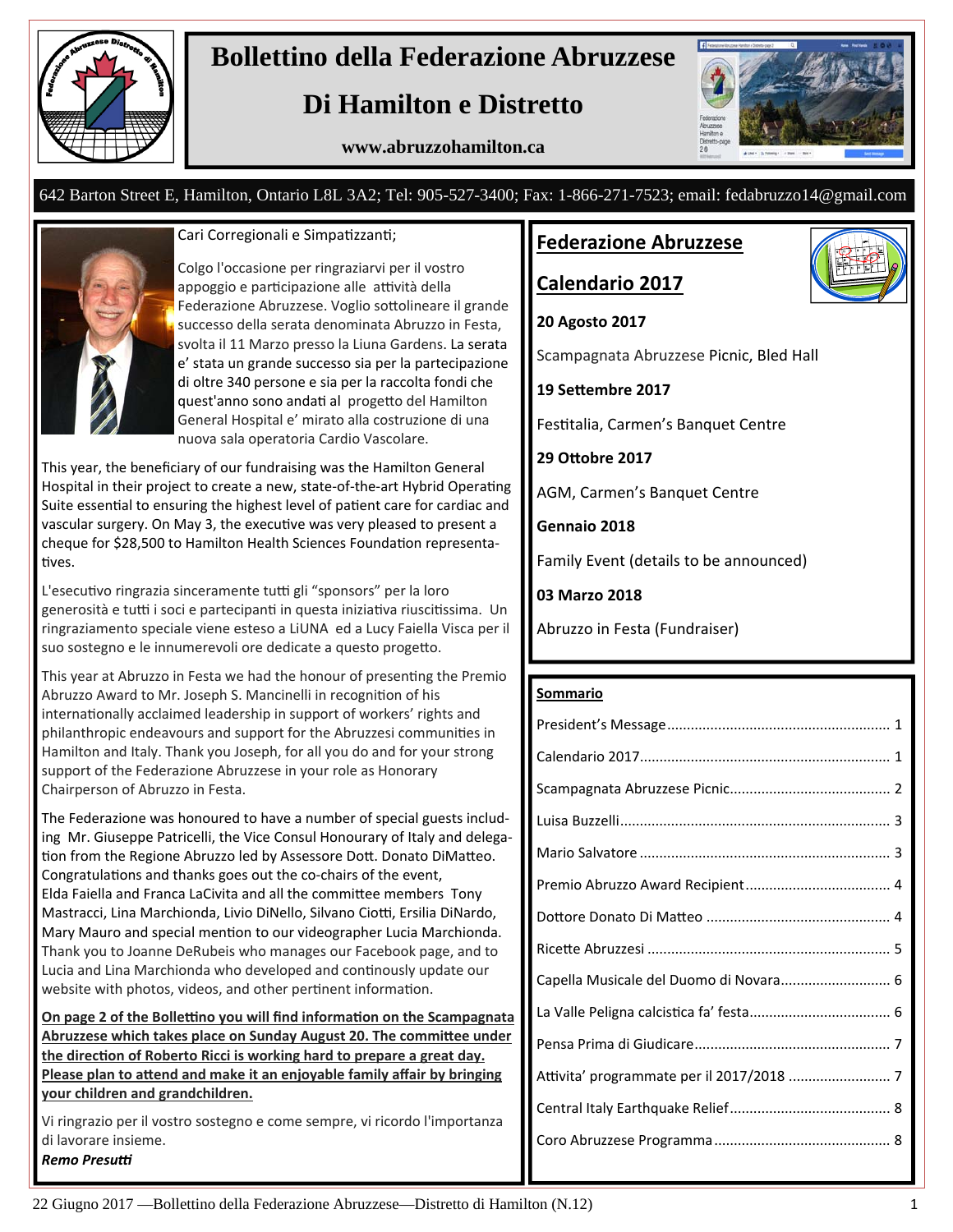

#### **Federazione Abruzzese Di Hamilton e Distretto**

642 Barton Street East Hamilton, ON. Canada L8L 3A2

Tel: (905) 527-3400 www.abruzzohamilton.ca fedabruzzo14@gmail.com

https://www.facebook.com/2016abruzzo2/

## INVITES YOU TO THE ANNUAL **ABRUZZESE PICNIC**

Sunday August 20th, 2017.

Bled Hall Park, 4650 South Service Road, Beamsville ON

**ENTRANCE:** LUNCH:

\$7 per person (Children under 12 years of age... FREE)

\$8 per person

Children 6 years of age and under will receive a FREE lunch!

Lunch consist of Lasagna, Chicken Cutlet, Garden Salad & Pizza

# Program of the Day



| 9:00 a.m.              | Park Opens                               |
|------------------------|------------------------------------------|
| 11:45 a.m. - 1:30 p.m. | Lunch                                    |
| $1:30 - 2:15$ p.m.     | Mass in honour of St. Gabriel            |
| 4:00 - 5:00<br>p.m.    | Coro Abruzzese di Hamilton e Distretto   |
| $5:00 - 7:00$ p.m.     | Dinner                                   |
| 7:00 - 7:30<br>p.m.    | <b>Lottery Prizes</b>                    |
| 7:30 - 10:00 p.m.      | Dance under the stars with DJFabio & Pia |
| 10:30 p.m.             | Park Closes                              |

You are reminded to please order your lunch tickets before

#### **Sunday August 13, 2017**

by contacting one of the executive members!

Organizing Committee: Roberto Ricci (Chairperson), Pasquale Almonte, Joanne De Rubeis, Lina Marchionda, Tony Mastracci & Mary Mauro.

#### **EXECUTIVE MEMBERS 2016-17**

Almonte, Pasquale 905 561 5545 Ciotti Silvano De Rubeis Joanne 905 643 2402 Di lanni Angelo Di Nardo Ersilia Di Nello, Livio

> Grimsby, ON EM IME. Phone: 905-385-7656 Cel: 905-541-0273

**Sponsored by Tony Mastracci** 

905 387 2418 905 385 1903 905 578 9504 905 389 6930

President Remo Presutti 905 578 2229 Faiella, Elda LaCivita, Franca Marchionda, Lina Mastracci, Tony Mauro Mary Ricci Roberto



The Federazione Abruzzese of Hamilton and District is not responsible for any and all liability, claims, demands, action and causes of actions whatsoever<br>arising of or related to any loss, damage or injury, including death

Royal Lepage Niagara Real Estate Centre<br>36 Main St W

e-mail: imastracci@royallapage.ca<br>website: amastracciproperties4u.com uyuwuyi<br>roparth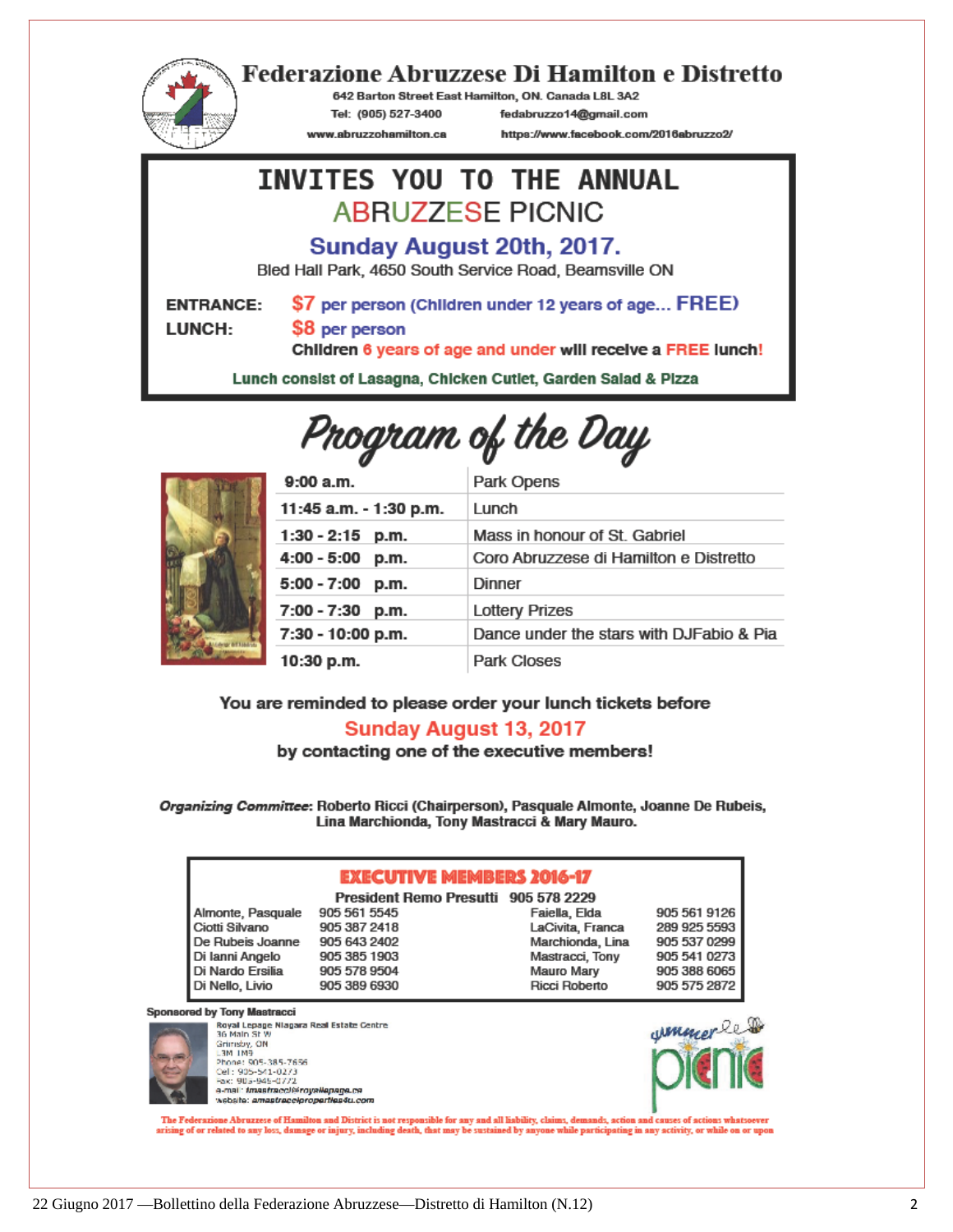# *Luisa Buzzelli A lady of many talents*

Most members of the Federazione Abruzzese know Luisa Buzzelli as a talented contralto in the Coro of the Federazione Abruzzese or perhaps as the long time recording secretary on the Executive of the Federazione; or even for her inspiring prayers at the Federazione Abruzzese events. However, the reality is that there is really much more that can be said about this wonderful "Signora" which we affectionately call "Suor Luisa" . In addition to being a member of the Coro della Federazione Abruzzese for 25 years, she has been a component of many choirs including some of the original Abruzzese choirs directed by Mariano DeBenedictis and the Sons of Italy Choir. However, Luisa's talents are not limited to choral singing. She is also an accomplished actress with a number of credits to her resume`.

Luisa Buzzelli had the lead role in the production of "Cosi *è (se vi pare)*" for the Sons of Italy, Piccolo Teatro and when they brought a production to Sicily, Pirandello's home-

land, Luisa had the lead role in the play, "Il Berretto a Sonagli", under the direction of Professore Antonio Alessio. Luisa was also "una prima" in a Madonna production, "La passione di Cristo" at Mohawk College and in,

*"QuesƟ Fantasmi"* at Hamilton Place. Luisa Buzzelli ‐ quiet, unassuming, ever with an embracing smile is an award‐winning actress recognized by the Ontario Theatrical Association. There are artistic creators and performers; but, artists of Luisa's calibre prove the truth of, *"Vita brevis, ars longa."…..*Life is short, art endures.

Luisa is an accomplished lady, "sempre fa una bella figura", una donna colta, maestra, artista, cantante, ed attrice.

She is a proud daughter of Gagliano Aterno and embodies the Abruzzese motto of "Forte e Gentile".

Brava Luisa, Auguroni.



## **Mario Salvatore participates with HWCDSB students to build D.R.E.A.M.S.**

Mario Salvatore, a long time member and former executive member of the Federazione Abruzzese along with his wife Martha demonstrated their ongoing commitment to Social Justice by joining their daughter Chiara and students from St. Mary Catholic Secondary School and participated in the D.R.E.A.M.S. Program.



For one week, during the March Break, secondary students across the Hamilton‐ Wentworth Catholic District School Board travelled to the Dominican Republic to build homes through D.R.E.A.M.S.

D.R.E.A.M.S. is a program that brings hope and mercy to families in the poorest regions of the Global South, and enables students to live their faith through social activism and charitable works.

We applaud the efforts of Mario and his family.

Bravo Mario sei proprio forte e gentile.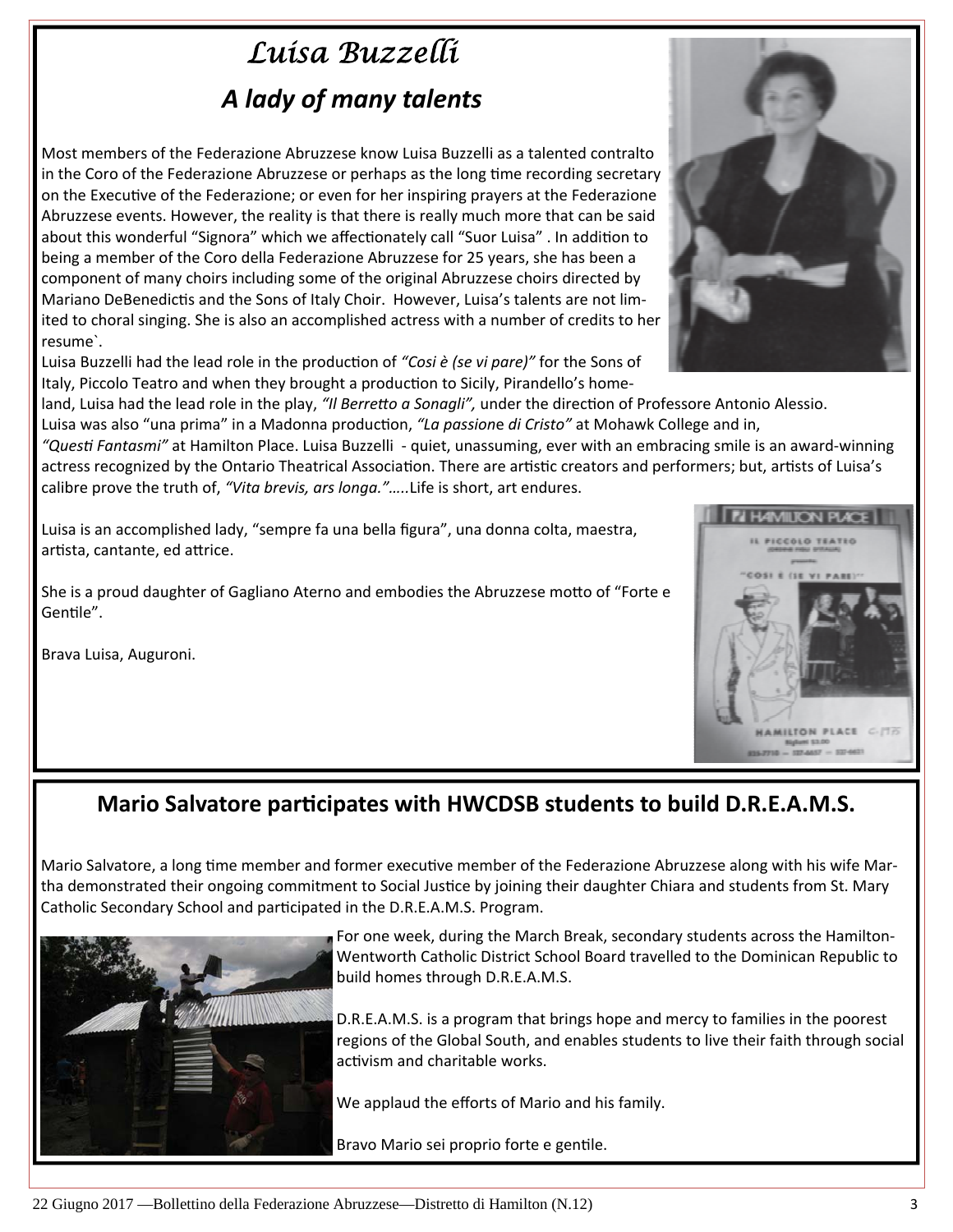# **Premio Abruzzo Award Recipient**  *Joseph S. Mancinelli*

On March 11, 2017 at Abruzzo in Festa, the executive on behalf of its members presented the Premio Abruzzo Award to a most deserving Joseph S. Mancinelli .



Mr. Mancinelli is International Vice President and Central and Eastern Canada Regional Manager of LiUNA, the Labourers' International Union of North America representing over 110,000 members across Canada.

Joe is also President of LiUNA Local 837 in Hamilton of which he has been a member since 1978 and oversees many of its divisions including its Health and Welfare Plan, Training Trust Fund, and affordable housing arm. He is President of the LiU‐ NA Long-term Care Corporation and President of the Liuna Group which oversees the Liuna Gardens and Liuna Station event centres.

Over the years he has served on numerous committees including serving as a founding director of the Hamilton Health Sciences Corporation, and as the first Chair of the Bay-Area Health Trust. He has been a proud member of the Federazione Abruzzese for years and has co-chaired the L'Aquila Earthquake Relief and Central Italy Earthquake Relief initiatives. He has consistently demonstrated his support of the Federazione Abruzzese of Hamilton by assuming the role of Honorary Chair‐ man of Abruzzo in Festa, the annual fundraising event for the Federazione Abruzzese.

He has received many awards, including the Paul Harris Fellow from the Rotary Club, Queen's Golden Jubilee Medal, and most recently was inducted into Hamilton's Gallery of Distinction. In June of this year he was bestowed an honorary Doctorate of Laws Degree from McMaster University. Congratulations Dr Joseph S. Mancinelli!

Joe is a lifelong Hamiltonian. He and his wife Enza have been married for close to 32 years, they have five children and two grandsons.

## **La Regione Abruzzo presente alla nostra serata di "Abruzzo in Festa"**

#### *di: Tony Di Gregorio*

Inaspettata, ma gratitissima, la partecipazione alla serata "Abruzzo in Festa" dell'assessore alla Giunta Regionale d'Abruzzo, il Dott. Donato Di Matteo, a cui sono conferite le seguenti funzioni: Lavori Pubblici riservati ai territori comunali, Urbanistica, Parchi, riserve e montagne, Progetti Speciali Territoriali, Impiantistica Sportiva. Tra l'altro, il Dott. Donato Di Matteo, e' presidente del CRAM (Consiglio Regionale Abruzzesi nel Mondo) Nel suo intervento, oltre che a portarci notizie dalla nostra Regione, sia di politica che altro, si e' divagato proponendo alcune barzellette che hanno divertito molto il pubblico presente in sala. Io, personalmente, ringrazio il Dott. Donato Di Matteo per avermi dato l'opportunita' di discutere con lui la situazione dell'ospedale di Popoli, mia citta' natale, importantissimo per i paesi



della Valle Peligna e anche altri paesi del territorio circon‐ stante, che la Giunta Regionale vorrebbe chiudere. Il Dott. Di Matteo mi ha detto che lui e' favorevole che l'ospedale rimanga aperto, e che fara' tutto il possibile per farlo rimanere aperto.

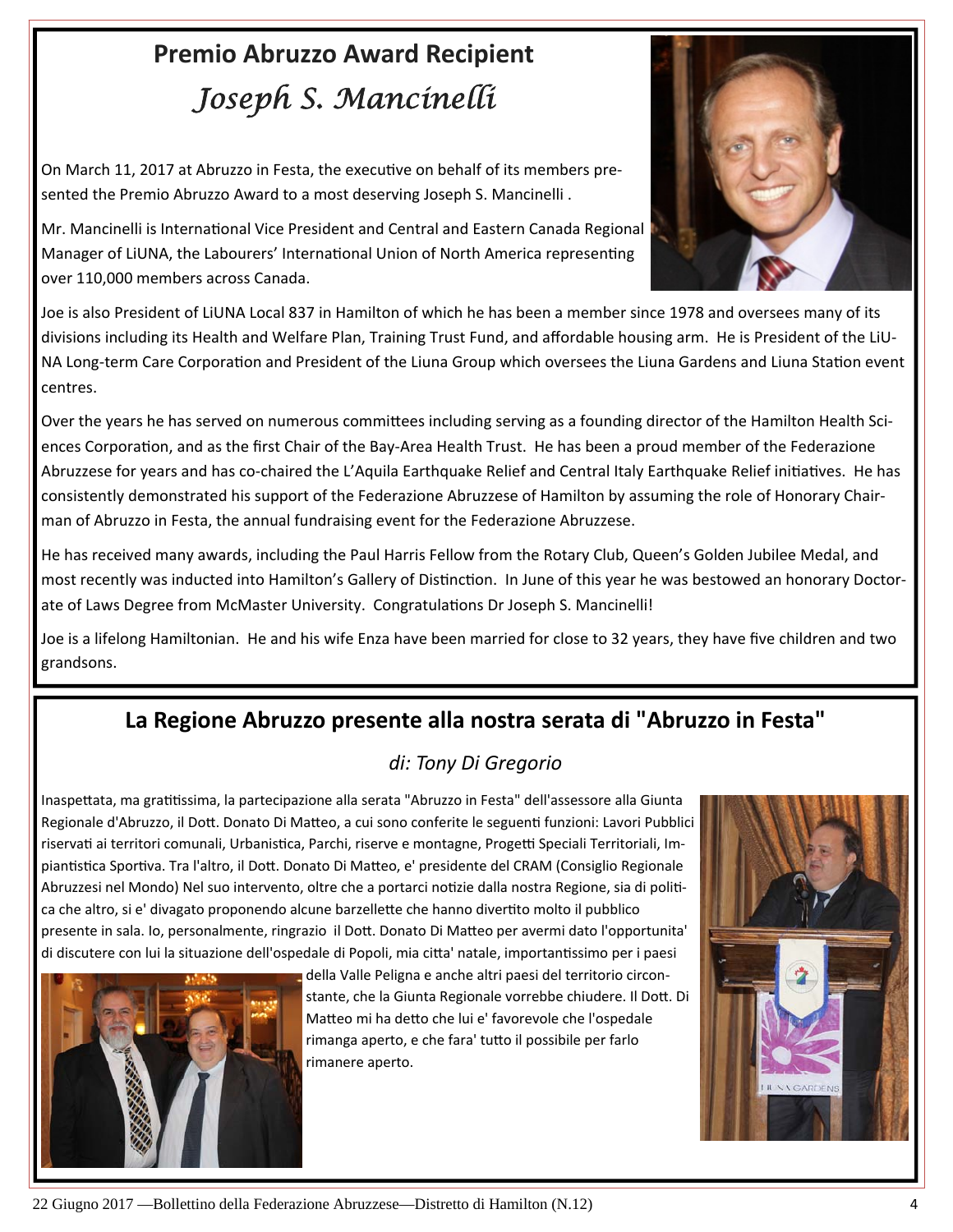## **A pranzo con riceƩe abruzzesi (a cura di Tony Di Gregorio)**

#### **Trippa alla pennese**

Ingredienti : trippa, salsa di pomodoro, olio extravergine d'oliva, prezzemolo, sedano, cipolla, alloro, mentuccia, peperone, formaggio pecorino grattuggiato, sale.

Preparazione : tagliate la trippa gia' lessata a striscioline, metterla a soffriggere in un poco d'olio d'oliva con il sedano e la cipolla tritata rosolatura ultimata, unire gli altri aromi e la salsa di pomodoro. Cuocere per due ore. A cottura ultimata, condire con abbondante formaggio grattuggiato e servire calda.

#### **Lepre alla teramana**

IngredienƟ : 800 gr. di lepre ( schienale e cosce ) tagliate a pezzi, 4 cucchiai di olio extravergine di oliva, 2 spicchi di aglio tritati, 4 filetti di acciuga sott'olio, 1 cucchiaio di capperi sott'aceto, 100gr. di sott'aceti misti, due decilitri di brodo di dado, un rameƩo di rosmarino, sale, pepe.

Preparazione : in un tegame , rosolare nell'olio l'aglio, il rosmarino, e i pezzi di lepre. Unire il brodo, il sale, il pepe, incoper‐ chiare e cuocere a fuoco moderato per un ora e mezzo. Unire i filetti di acciuga e capperi tritati, i sott'aceti tagliati grossolanamente, e proseguire la cottura per altri 30 minuti fino a quando la carne sara' tenera.

#### **Agnello alla contadina**

IngredienƟ : 1Kg di coscioƩo di agnello, olio extravergine do oliva, una cipolla, succo di limone, formaggio pecorino fresco grattuggiato, peperoncino, sale.

Preparazione : dopo aver ben lavato e asciugato il cosciotto di agnello,disporlo in una teglia, oliarlo, salarlo e aggiungere un pizzico di peperoncino e la cipolla finemente tritata. Mettere la teglia al forno ben caldo (200 gradi) e cuocere il cosciotto avendo l'accortezza di rigirarlo ogni tanto. Appena rosolato, aggiungere poche gocce di succo di limone, spolverare con pecorino grattuggiato, e servire.

Abruzzo tra gusto e tradizione. BUON APPETITO!

## **Gli nucci aƩerraƟ (Lucia Di Paolo)**

*Recipe provided by Mary Mauro (I have adapted my mother's recipe)* 

1 or 2 pounds of almonds 1 cup of sugar 1/4 cup of water 1 cinnamon stick Rind of one lemon (slice all rind in pieces)

Roast almonds at 350 for approximately 15 minutes until toasted. Boil water, sugar, cinnamon and lemon rind until bubbles cover liquid. When pick up and pour from a tablespoon should be like a thread

Take out hot almonds, pour hot liquid over them and stir with a wooden spoon until all almonds are covered and sugar is crystallized.

Enjoy!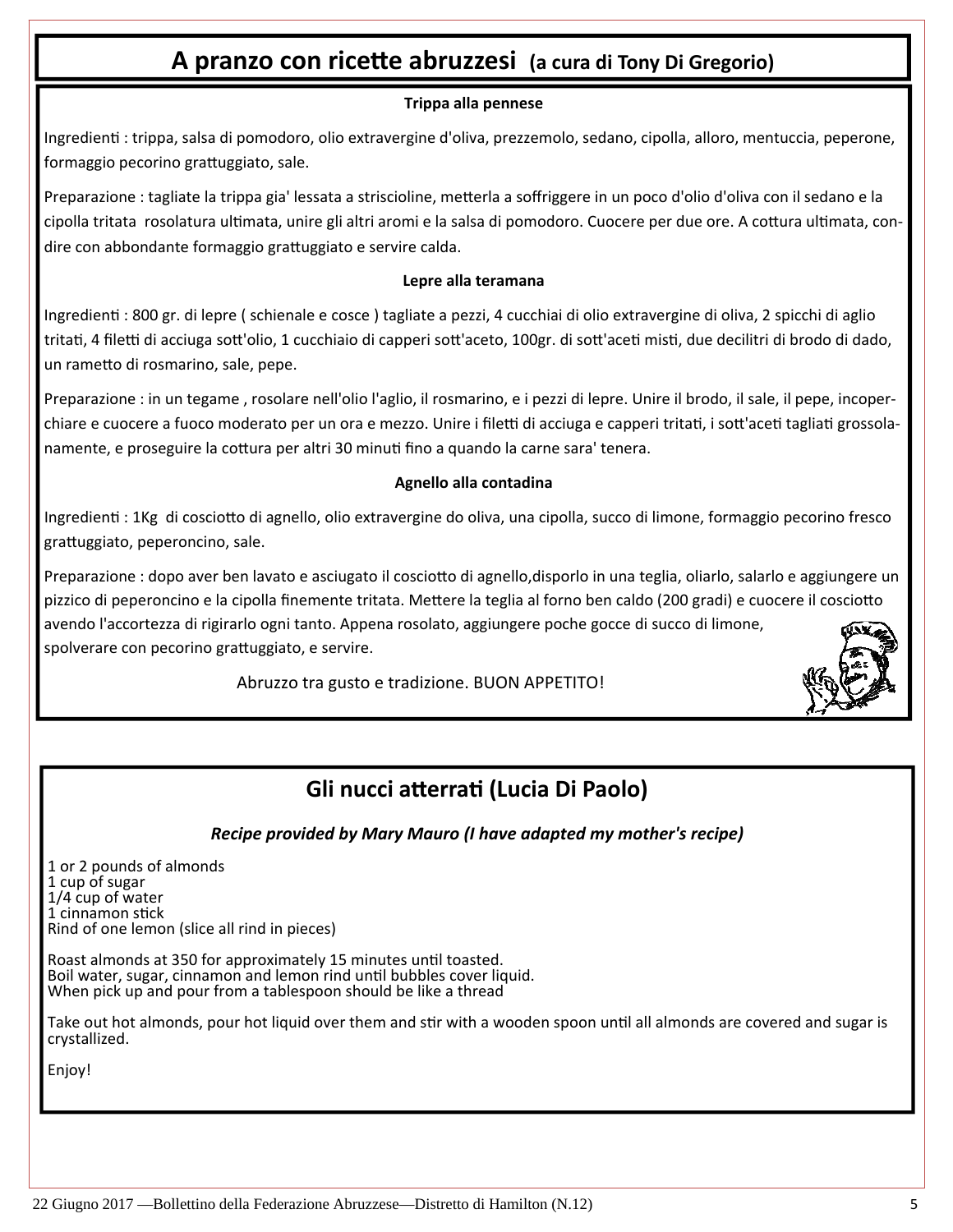## **Cappella Musicale del Duomo di Novara**

Thursday April 27<sup>th</sup> 2017, St. Anthony of Padua Church became a recital hall for "Cappella Strumentale del Duomo di Novara", a choir, which has its' roots in Nova‐ ra, Piedmont from 1564.

The choir specializing in Baroque and liturgical music is directed by Paolo Monticelli and consists of exceptional, vibrant, young and talented musicians and singers who have performed world wide.

Fr. Janusz in his warm welcome reminded us of the important contribution of music in liturgical celebrations throughout history. The latin vocals which were uplifting and inspiring transported the audience back to an earlier time. A world class performance!



A special thank-you to Angelo Di Ianni and the Dante Centre, Festitalia, the Federazione Abruzzese for sponsoring this magnificent concert and to LiUNA for providing the after concert meal.

Il concerto che si è svolto il 27 aprile in St. Anthony of Padua Church di Hamilton era parte del Tour Canadese festeggiando il 150 ° anniversario della Confederazione Canadese. La professionalità e l'abilità musicale dimostrata dai solisti sono stati molto apprezzati dal pubblico che aveva riempito la Chiesa di Sant'Antonio di Padova.

Ringraziamo la Parrocchia di Sant'Antonio di Padova, il Centro Dante per la Lingua e la Cultura Italiana, Festitalia Hamilton, LiUNA local 837per un pasto meraviglioso dopo lo spettacolo, e la Federazione Abruzzese di Hamilton per la loro collaborazione nel realizzare il concerto. In un particolare modo vorremmo ringraziare il Prof. Angelo Dilanni per la sua leadership in questo progetto.

## **Homes sold in 2016 now need to be reported on taxes**

Canadians who have sold their homes last year have been mandated to report the transaction to the Canada Revenue Agency.

Income tax returns should now include basic information surrounding such a transaction, the description of the property, the year of purchase, and any proceeds of the sale.

"If you've always lived in your home as your principal residence and you sell it in any year, don't worry, there's no additional tax to be paid," according to Brian Brophy, tax partner at Deloitte.

"All you need to do is make sure you report it on your tax return," Brophy added, as quoted by the Hamilton Spectator. Violations of this new provision are subject to penalties of up to \$8,000, the CRA warned.

The change will make it easier for the CRA to detect illicit tax activity.

"This provides a tracking mechanism...in order for them to get a better view as to the amount of transactions that are out there," Brophy said.



Across Canada, 536,118 homes were sold through the Multiple Listing Service in all of 2016, according to the Canadian Real Estate Association.

## **La Valle Peligna calcisƟca fa' festa**

Dopo aver vinto il campionato di Promozione 2015/2016, la soceta' calcistica Nerostellati 1910 di Pratola Peligna, scrive un pezzo di storia vincendo il campionato di Eccellenza ed e' promossa in **Serie D,** conseguento due promozioni in due anni. Quest'anno la Pratola Peligna calcistica fa' doppia festa, perche' la Virtus Pratola vin-

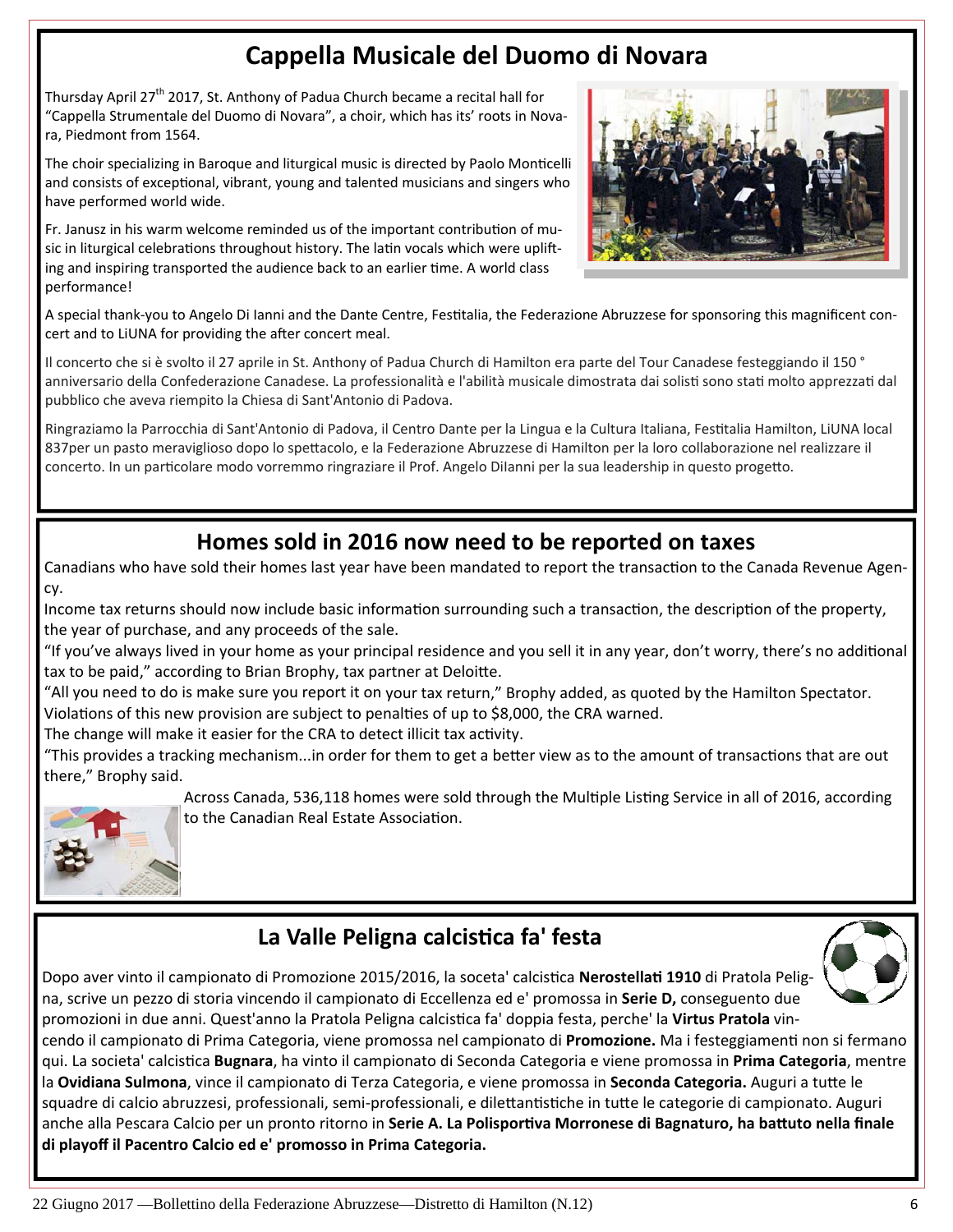## **Pensa prima di giudicare** (ricerca di Tony Di Gregorio)

Un medico entro' di corsa in ospedale dopo essere stato chiamato per un intervento urgente.

Aveva risposto subito alla chiamata, si era cambiato, e si era diretto in chirurgia. Qui incontro' il padre del bambino che aspettava impazientemente il dottore nella sala d'aspetto. Dopo averlo visto, il padre grido': " Perche' hai impiegato cosi' tanto tempo ad arrivare? Non sa' che la vita di mio figlio e' in pericolo? Non sente nessuna responsabilita'?

Il medico sorrise e disse: " Mi dispiace, non ero in ospedale e sono venuto piu' veloce che potevo, si calmi per favore". "Calmarmi io? "Come si sentirebbe se fosse suo figlio"? Si calmerebbe? Se il suo stesso figlio morisse aspettando il dottore, che cosa farebbe? disse il padre arrabbiato.

Il medico sorrise di nuovo e rispose: "Le prometto che faremo del nostro meglio per salvare suo figlio, quindi e' importante che lei si calmi. "Dare consigli quando non si e' coinvolti in prima persona e' facile" mormoro' il padre.

L'operazione duro' diverse ore, in seguito il medico usci' dalla sala operatoria felice e disse: "l'operazione e' stata un succes‐ so, suo figlio stara' bene", e senza attendere la risposta del padre, se ne ando' di fretta dicendo:" Se ha qualche domanda, chieda pure all'infermiera".

"Perche' e' cosi' arrogante"? Non si e' preso nemmeno un minuto per informarmi sulle condizioni di mio figlio" commento' il padre quando incontro' l'infermiera qualche minuto dopo.

L'infermiera rispose, con le lacrime agli occhi, "Il figlio e' morto ieri in un incidente stradale, era al funerale quando e' stato chiamato per suo figlio, e ora che ha salvato la vita di suo figlio, e' corso a seppellire il suo.

*Morale: Non bisogna mai giudicare gli altri, perche' non conosci la loro vita e cosa stanno passando.*

#### **CLUBS/ASSOCIAZIONI ABRUZZESI DI HAMILTON E DISTRETTO**

| Attivita' programmate per il 2017/2018 |  |  |  |  |  |
|----------------------------------------|--|--|--|--|--|
|----------------------------------------|--|--|--|--|--|

| <b>Associazione Introdacquese</b>                                                                                          |                                                                                                                                                                                                                                                                                                                                                                                                   | <b>Marco Centofanti (Pres)</b> | 905 962 7281 |  |  |
|----------------------------------------------------------------------------------------------------------------------------|---------------------------------------------------------------------------------------------------------------------------------------------------------------------------------------------------------------------------------------------------------------------------------------------------------------------------------------------------------------------------------------------------|--------------------------------|--------------|--|--|
| 06 Agosto 2017<br>25 Novembre 2017                                                                                         | 56th Annual Introdacqua Picnic, Bled Park Hall and Pavilion, Beamsville, ON<br>The Introdacqua Association Christmas Dinner and Dance, Croatian National Hall, Barton St.                                                                                                                                                                                                                         |                                |              |  |  |
| L'Associazione Brittolesi                                                                                                  |                                                                                                                                                                                                                                                                                                                                                                                                   | <b>Mary Mauro (Pres)</b>       | 905 575 5196 |  |  |
| <b>25 Giugno 2017</b><br>11 Novembre 2017<br>03 Febbraio 2018                                                              | Brittoli Picnic, Christie Conservation, Lakeside Pavilion.<br>Mass for deceased, St Ann's Ancaster, 5:00pm, reception to follow in church hall.<br>Carnevale Dance, Michelangelo's. Doors open at 5 pm, dinner at 6:30, ticket details to follow                                                                                                                                                  |                                |              |  |  |
| Comitato Festa S. Margherita e S. Benigno                                                                                  |                                                                                                                                                                                                                                                                                                                                                                                                   | Elda Faiella                   | 905 561 9126 |  |  |
| 09 Luglio 2017                                                                                                             | Festa Di Santa Margherita e San Benigno, Famee Furlan<br>(Please contact Vanda Sciullo 905-561-1803 or Elda Faiella 905-561-9126 for more information)                                                                                                                                                                                                                                            |                                |              |  |  |
| <b>Gagliano Aterno</b>                                                                                                     |                                                                                                                                                                                                                                                                                                                                                                                                   | <b>Tony Corsini</b>            |              |  |  |
| <b>16 Luglio 2017</b><br>07 Settembre 2017<br>03 Novembre 2017<br>11 Novembre 2017<br>10 Dicembre 2017<br>18 Febbraio 2018 | Festa di Sant'Antonio Picnic, Bled Hall Park, Beamsville, ON<br>Riunione dei Soci, St. Francis Xavier Parish Hall, 7:00-9:00<br>Messa in onore di San Martino, Chiesa di S. Antonio, 7:00 pm. Dolci sono benvenuti.<br>S Martino Dinner Dance, Michelangelo's<br>Festa Natalizia, Michelangelo's, 12:00-4:00pm<br>Assemblea Generale, Rinnovo dela tessera - \$20.00, Michelangelo's, 1:00-4:00pm |                                |              |  |  |
| <b>Penne Social Club</b>                                                                                                   |                                                                                                                                                                                                                                                                                                                                                                                                   | <b>Donato Core</b>             | 905 549 4835 |  |  |
| 27 Agosto 2017                                                                                                             | Festa Di San Gabriele, St Anthony's Church                                                                                                                                                                                                                                                                                                                                                        |                                |              |  |  |